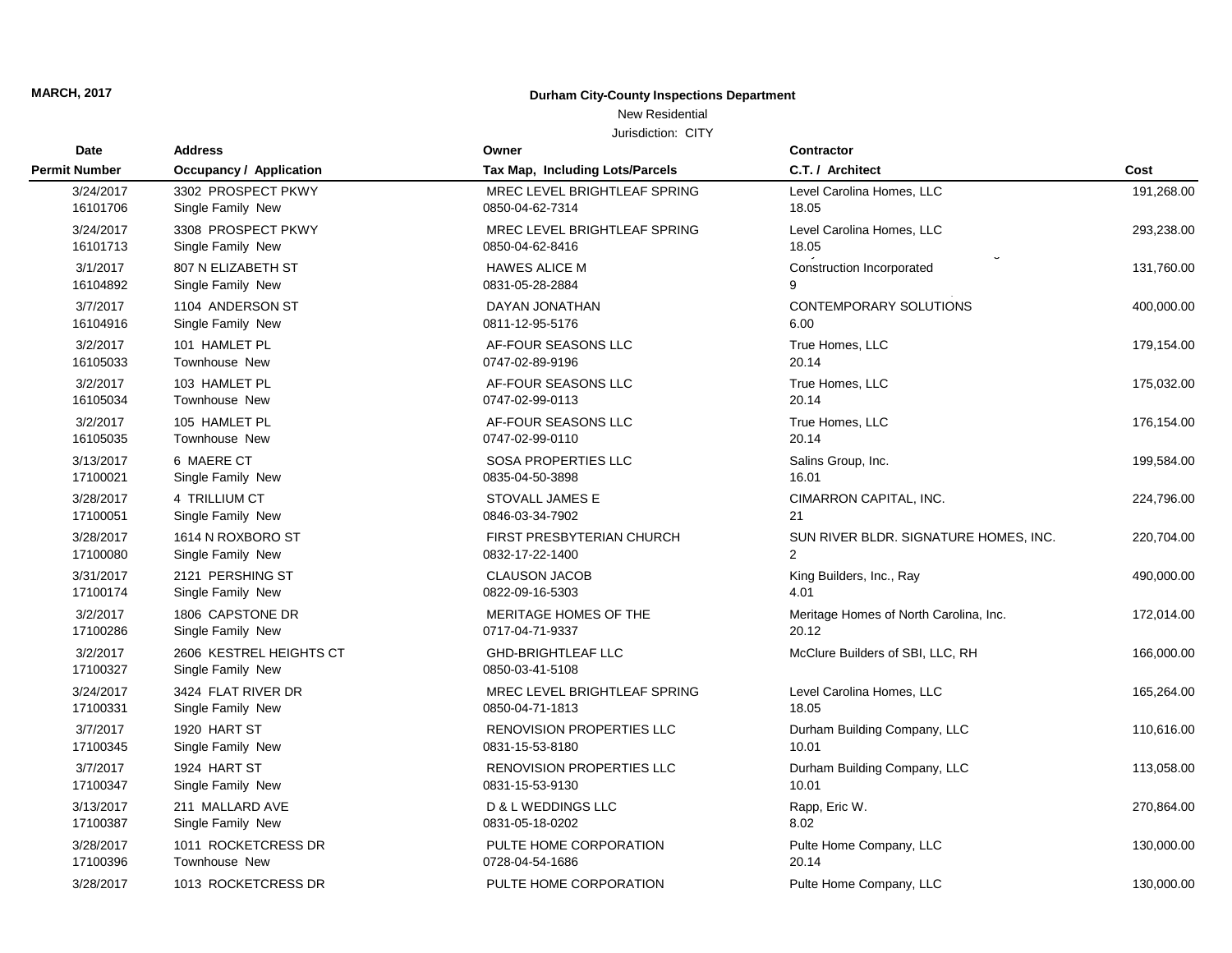# **Durham City-County Inspections Department**

# New Residential

| Date          | <b>Address</b>                 | Owner                           | Contractor                          |              |
|---------------|--------------------------------|---------------------------------|-------------------------------------|--------------|
| Permit Number | <b>Occupancy / Application</b> | Tax Map, Including Lots/Parcels | C.T. / Architect                    | Cost         |
| 17100397      | Townhouse New                  | 0728-04-54-1667                 | 20.14                               |              |
| 3/28/2017     | 1015 ROCKETCRESS DR            | PULTE HOME CORPORATION          | Pulte Home Company, LLC             | 130,000.00   |
| 17100398      | <b>Townhouse New</b>           | 0728-04-54-1667                 | 20.14                               |              |
| 3/28/2017     | 1017 ROCKETCRESS DR            | PULTE HOME CORPORATION          | Pulte Home Company, LLC             | 130,000.00   |
| 17100399      | Townhouse New                  | 0728-04-54-1619                 | 20.14                               |              |
| 3/2/2017      | 1908 NELLORA LN                | <b>BEAZER HOMES CORP</b>        | BEAZER HOMES CORP.                  | 192,522.00   |
| 17100427      | Single Family New              | 0850-02-96-1269                 | 18.05                               |              |
| 3/21/2017     | 3100 TRAIL WOOD DR             | HUBRICH STEVEN ANDREW           | HUBRICH CONTRACTING INC.            | 900,000.00   |
| 17100435      | Single Family New              | 0813-02-57-0685                 | 17.07                               |              |
| 3/10/2017     | 1017 WOODHALL LN               | VACA RODOFLO MORALES            | Pandey, Manoj                       | 297,066.00   |
| 17100446      | Single Family New              | 0846-03-14-1574                 | 21                                  |              |
| 3/27/2017     | 1123 AXELWOOD LN               | PULTE HOME CORPORATION          | Pulte Home Company, LLC             | 183,414.00   |
| 17100468      | Single Family New              | 0769-03-41-4723                 | 19.00                               |              |
| 3/27/2017     | 1105 AXELWOOD LN               | PULTE HOME CORPORATION          | Pulte Home Company, LLC             | 167,442.00   |
| 17100469      | Single Family New              | 0769-03-42-4006                 | 19.00                               |              |
| 3/24/2017     | 3437 FLAT RIVER DR             | MREC LEVEL BRIGHTLEAF SPRING    | Level Carolina Homes, LLC           | 235,026.00   |
| 17100497      | Single Family New              | 0850-04-72-3080                 | 18.05                               |              |
| 3/27/2017     | 1205 ARECA WAY                 | PULTE HOME CORPORATION          | Pulte Home Company, LLC             | 190,938.00   |
| 17100543      | Single Family New              | 0769-03-42-8236                 | 19.00                               |              |
| 3/21/2017     | 1114 CORNELL ST                | <b>SHAW ROBERT L</b>            | Hetherington, Stephen Michael       | 184,000.00   |
| 17100553      | Single Family New              | 0821-14-34-7679                 | 5                                   |              |
| 3/13/2017     | 3006 TRAIL WOOD DR             | LAKEFIELD FARM LLC              | Hearthstone Luxury Homes, LLC       | 421,674.00   |
| 17100555      | Single Family New              | 0813-02-47-9581                 | 17.07                               |              |
| 3/2/2017      | 202 DOGWOOD BLOSSOMS DR        | MUNGO HOMES OF NORTH CAROLINA   | Mungo Homes of North Carolina, Inc. | 206,052.00   |
| 17100556      | Single Family New              | 0830-04-60-3283                 | 20.14                               |              |
| 3/2/2017      | 204 DOGWOOD BLOSSOMS DR        | MUNGO HOMES OF NORTH CAROLINA   | Mungo Homes of North Carolina, Inc. | 178,927.00   |
| 17100557      | Single Family New              | 0830-04-60-3178                 | 20.14                               |              |
| 3/2/2017      | 5 RICHMOND CT                  | PRMS INVESTMENTS LLC            | TERRAMOR COMMUNITIES, LLC.          | 255,090.00   |
| 17100558      | Single Family New              | 0727-01-46-2448                 | 20.12                               |              |
| 3/2/2017      | 17 RICHMOND CT                 | PRMS INVESTMENTS LLC            | TERRAMOR COMMUNITIES, LLC.          | 225,126.00   |
| 17100559      | Single Family New              | 0727-01-46-6425                 | 20.12                               |              |
| 3/2/2017      | 111 BARDEN HILLS DR            | MUNGO HOMES OF NORTH CAROLINA   | Mungo Homes of North Carolina, Inc. | 194,436.00   |
| 17100561      | Single Family New              | 0830-04-60-5103                 | 20.14                               |              |
| 3/28/2017     | 19 SAN RIMINI WAY              | <b>IKONOMIDIS JOHN S</b>        | Southern Distinctive Homes, LLC     | 1,040,150.00 |
| 17100563      | Single Family New              | 0709-03-02-8695                 | 20.18                               |              |
| 3/1/2017      | 209 SNOWY EGRET CT             | ELD CARDINAL OAKS LLC           | Level Carolina Homes, LLC           | 171,500.00   |
| 17100565      | Single Family New              | 0852-01-45-1258                 | 18.04                               |              |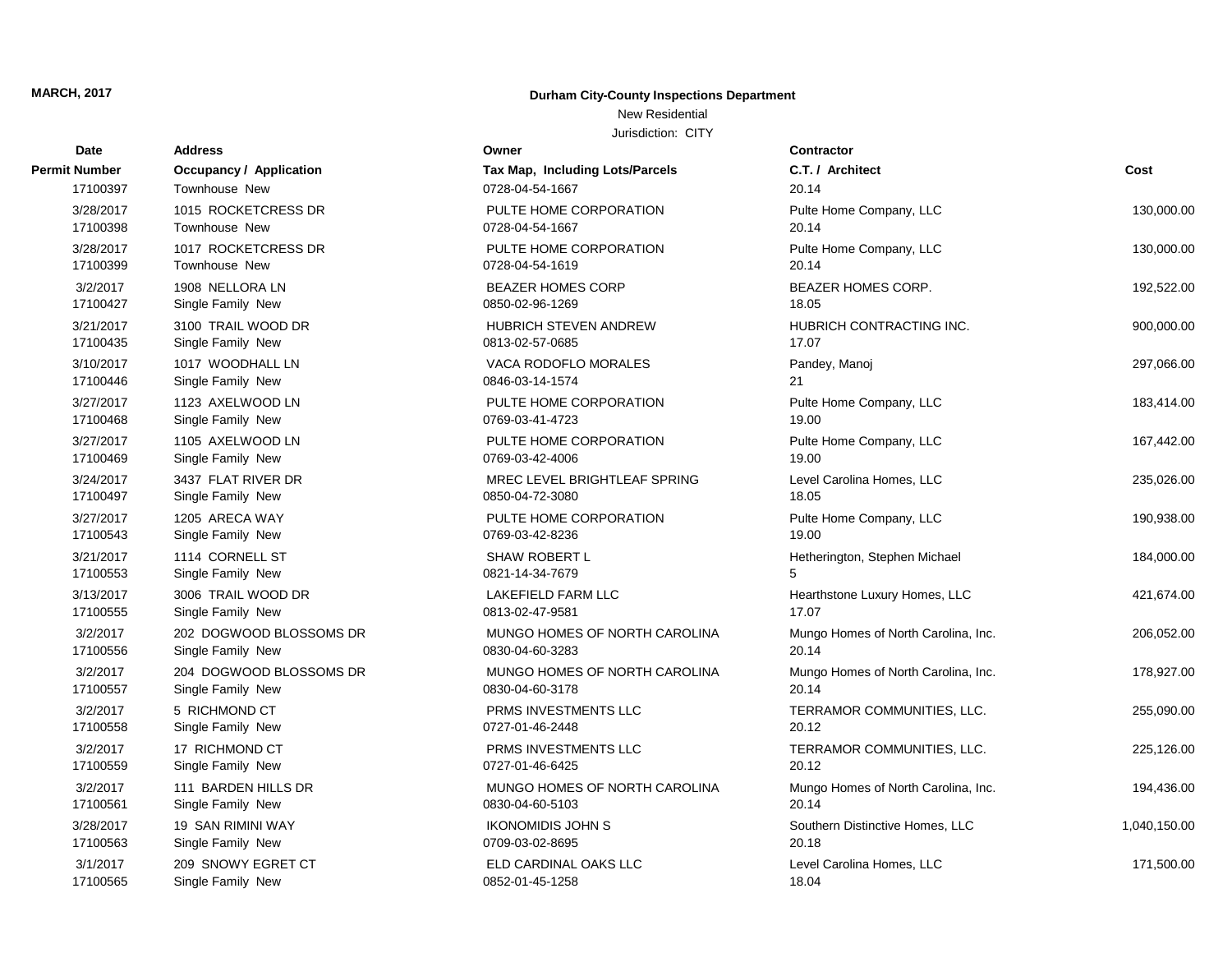# **Date Contractor Address Owner Permit Number COCCUPANCY** / Application **Tax Map, Including Lots- COCCUPANCY** / Application 17100658 Townhouse New 0841-04-92-2361 17100657 Townhouse New 2012 19:00:00 0841-04-92-2364 3/8/2017 102 HARVEST OAKS LN GANYARD FARI 17100656 Townhouse New 0841-04-92-2371 17100655 Townhouse New 2012 19:00:00 0841-04-92-2358 3/8/2017 102 HARVEST OAKS LN GANYARD FARI 17100654 Townhouse New 0841-04-92-2440 3/8/2017 102 HARVEST OAKS LN GANYARD FARI 17100651 Single Family New 0813-03-31-1633 3/8/2017 102 HARVEST OAKS LN GANYARD FARI 17100639 Single Family New 0860-01-16-3707 17100630 Single Family New 0832-18-32-4289 3/21/2017 406 WELLWATER AVE LENNAR CAROLINAS 17100629 Single Family New 0759-03-13-0101 3/28/2017 605 E MARKHAM AVE **SHAMROCK PARTICLE** 17100628 Single Family New 0759-03-02-9989 3/2/2017 2618 BONNIE BRAE RD ESPINOZA DAN 17100624 Single Family New 20117-04-70-5359 3/3/2017 2620 BONNIE BRAE RD ESPINOZA DAN 17100623 Single Family New 0717-04-70-6309 3/2/2017 1405 MAGIC HOLLOW RD MERITAGE HOMES OF THE MERITAGE HOMES OF THE MERITAGE HOMES OF THE MERITAGE OF TH 17100620 Single Family New 0850-03-40-5135 3/7/2017 1403 MAGIC HOLLOW RD MERITAGE HOMES OF THE MERITAGE HOMES OF THE MERITAGE HOMES OF THE MERITAGE OF TH 17100619 Single Family New 0739-01-08-6012 3/2/2017 2016 MOREHEAD HILL CT GHD-BRIGHTLE 17100601 Single Family New 0852-01-45-0375 17100599 Single Family New 20158-03-24-0659 3/2/2017 205 SNOWY EGRET CT ELD CARDINAL 17100581 Single Family New 2012 10:00:00 0822-09-06-0299 3/2/2017 1217 ATTICUS WAY AVH BETHPAG 17100568 Single Family New 0707-01-27-4116 3/21/2017 307 BELLA ROSE DR JEN NORTH CA

#### **Durham City-County Inspections Department**

New Residential

| Number               | Occupancy / Application                  | Tax Map, Including Lots/Parcels            | C.T. / Architect                                                  | Cost       |
|----------------------|------------------------------------------|--------------------------------------------|-------------------------------------------------------------------|------------|
| 3/21/2017            | 307 BELLA ROSE DR                        | JEN NORTH CAROLINA 4 LLC                   | Weekley Homes, L.P.                                               | 215,160.00 |
| 17100568             | Single Family New                        | 0707-01-27-4116                            | 20.12                                                             |            |
| 3/7/2017             | 1405 ALABAMA AVE                         | <b>MISENHEIMER BRYAN</b>                   | ALLIED MANAGEMENT GROUP, LLC                                      | 282,480.00 |
| 17100581             | Single Family New                        | 0822-09-06-0299                            | 4.01                                                              |            |
| 3/2/2017             | 1217 ATTICUS WAY                         | AVH BETHPAGE LLC                           | AVH CAROLINAS, LLC.                                               | 293,766.00 |
| 17100599             | Single Family New                        | 0758-03-24-0659                            | 20.14                                                             |            |
| 3/2/2017             | 205 SNOWY EGRET CT                       | ELD CARDINAL OAKS LLC                      | Level Carolina Homes, LLC                                         | 171,500.00 |
| 17100601             | Single Family New                        | 0852-01-45-0375                            | 18.04                                                             |            |
| 3/2/2017             | 5 PREMIER CT                             | <b>B WALLACE DESIGN &amp;</b>              | WALLACE, B. DESIGN & CONSTRUCTION                                 | 165,924.00 |
| 17100619             | Single Family New                        | 0739-01-08-6012                            | 20.10                                                             |            |
| 3/2/2017             | 2016 MOREHEAD HILL CT                    | <b>GHD-BRIGHTLEAF LLC</b>                  | Ryan Builders-North Carolina, LLC, Dan                            | 196,218.00 |
| 17100620             | Single Family New                        | 0850-03-40-5135                            | 18.05                                                             |            |
| 3/7/2017             | 1403 MAGIC HOLLOW RD                     | MERITAGE HOMES OF THE                      | Meritage Homes of North Carolina, Inc.                            | 198,198.00 |
| 17100623             | Single Family New                        | 0717-04-70-6309                            | 20.12                                                             |            |
| 3/2/2017             | 1405 MAGIC HOLLOW RD                     | MERITAGE HOMES OF THE                      | Meritage Homes of North Carolina, Inc.                            | 233,508.00 |
| 17100624             | Single Family New                        | 0717-04-70-5359                            | 20.12                                                             |            |
| 3/3/2017             | 2620 BONNIE BRAE RD                      | ESPINOZA DANIEL ESPITIA                    | <b>TOLEDO BUILDERS LLC</b>                                        | 91,500.00  |
| 17100628             | Single Family New                        | 0759-03-02-9989                            | 18.05                                                             |            |
| 3/2/2017<br>17100629 | 2618 BONNIE BRAE RD<br>Single Family New | ESPINOZA DANIEL ESPITIA<br>0759-03-13-0101 | <b>TOLEDO BUILDERS LLC</b><br>18.05<br>$\mathcal{L}(\mathcal{A})$ | 51,800.00  |
| 3/28/2017            | 605 E MARKHAM AVE                        | SHAMROCK PARTNERS LLC                      | T/A                                                               | 225,000.00 |
| 17100630             | Single Family New                        | 0832-18-32-4289                            | $\overline{2}$                                                    |            |
| 3/21/2017            | 406 WELLWATER AVE                        | LENNAR CAROLINAS LLC                       | Lennar Carolinas, LLC                                             | 204,534.00 |
| 17100639             | Single Family New                        | 0860-01-16-3707                            | 18.05                                                             |            |
| 3/7/2017             | 103 FOX RUN CT                           | <b>TOLEDO BUILDERS LLC</b>                 | ESPITIA, EZEQUIEL                                                 | 193,000.00 |
| 17100651             | Single Family New                        | 0813-03-31-1633                            | 17.07                                                             |            |
| 3/8/2017             | 102 HARVEST OAKS LN                      | <b>GANYARD FARM LLC</b>                    | JOSEPH K. STEWART                                                 | 94,908.00  |
| 17100654             | Townhouse New                            | 0841-04-92-2440                            | 18.04                                                             |            |
| 3/8/2017             | 102 HARVEST OAKS LN                      | <b>GANYARD FARM LLC</b>                    | <b>JOSEPH K. STEWART</b>                                          | 97,350.00  |
| 17100655             | Townhouse New                            | 0841-04-92-2358                            | 18.04                                                             |            |
| 3/8/2017             | 102 HARVEST OAKS LN                      | <b>GANYARD FARM LLC</b>                    | <b>JOSEPH K. STEWART</b>                                          | 97,680.00  |
| 17100656             | Townhouse New                            | 0841-04-92-2371                            | 18.04                                                             |            |
| 3/8/2017             | 102 HARVEST OAKS LN                      | <b>GANYARD FARM LLC</b>                    | JOSEPH K. STEWART                                                 | 97,680.00  |
| 17100657             | Townhouse New                            | 0841-04-92-2364                            | 18.04                                                             |            |
| 3/8/2017             | 102 HARVEST OAKS LN                      | <b>GANYARD FARM LLC</b>                    | JOSEPH K. STEWART                                                 | 97,680.00  |
| 17100658             | Townhouse New                            | 0841-04-92-2361                            | 18.04                                                             |            |
| 3/13/2017            | 1202 PULITZER LN                         | AVH BETHPAGE LLC                           | AVH CAROLINAS, LLC.                                               | 279.906.00 |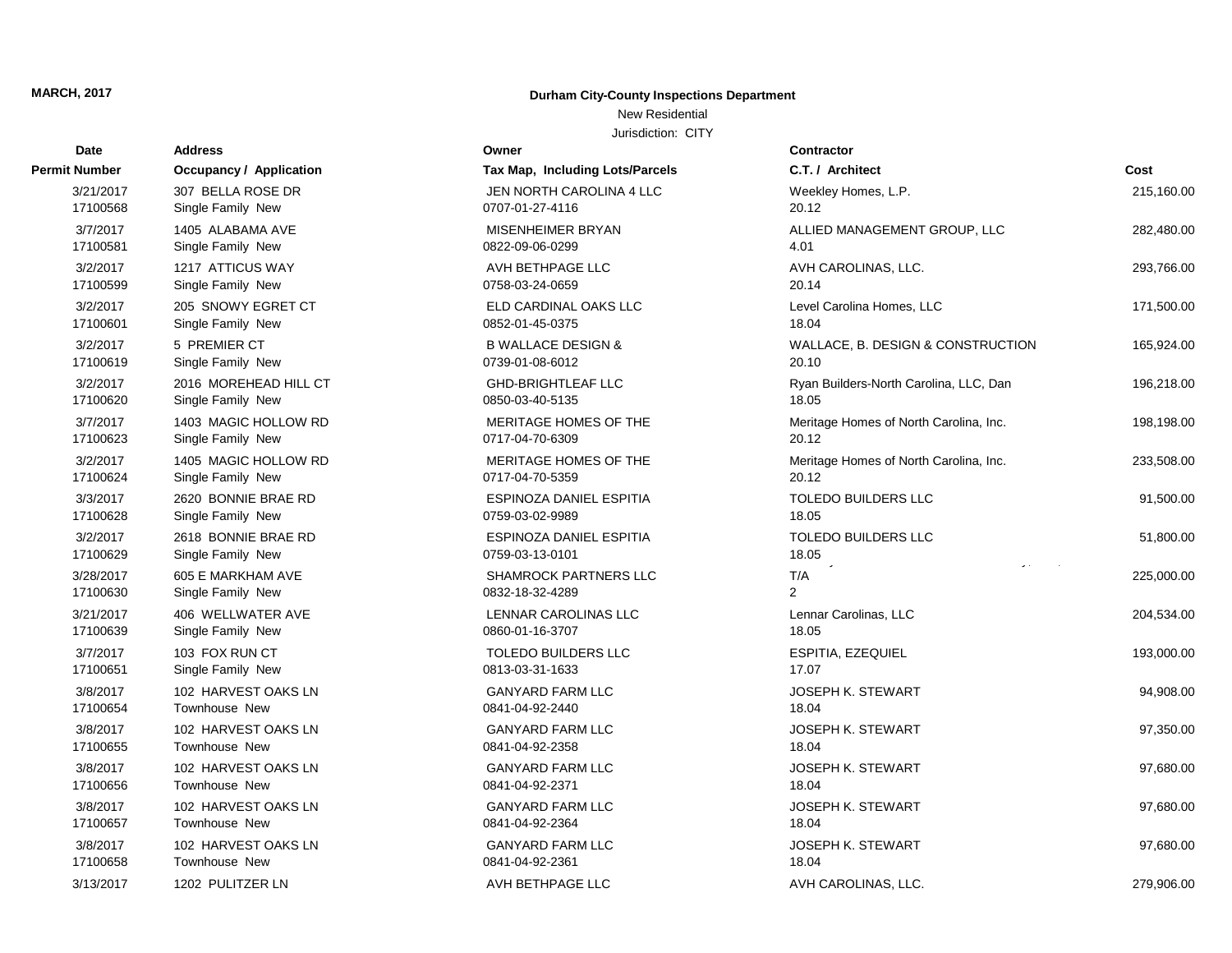## **Durham City-County Inspections Department**

## New Residential

| Date                  | <b>Address</b>                        | Owner                                     | <b>Contractor</b>                      |              |
|-----------------------|---------------------------------------|-------------------------------------------|----------------------------------------|--------------|
| Permit Number         | <b>Occupancy / Application</b>        | Tax Map, Including Lots/Parcels           | C.T. / Architect                       | Cost         |
| 17100672              | Single Family New                     | 0758-03-22-9895                           | 20.14                                  |              |
| 3/27/2017<br>17100673 | 1127 AXELWOOD LN<br>Single Family New | PULTE HOME CORPORATION<br>0769-03-41-4655 | Pulte Home Company, LLC                | 130,000.00   |
| 3/3/2017              | 312 SAILFISH CT                       | PULTE HOME CORPORATION                    | Pulte Home Company, LLC                | 202,158.00   |
| 17100674              | Single Family New                     | 0769-01-26-2757                           | 19.00                                  |              |
| 3/3/2017              | 204 EGRET ST                          | PULTE HOME CORPORATION                    | Pulte Home Company, LLC                | 187,638.00   |
| 17100675              | Single Family New                     | 0769-01-26-0682                           | 19.00                                  |              |
| 3/3/2017              | 108 EGRET ST                          | PULTE HOME CORPORATION                    | Pulte Home Company, LLC                | 150,000.00   |
| 17100676              | Single Family New                     | 0769-01-26-0591                           | 19.00                                  |              |
| 3/3/2017              | 206 EGRET ST                          | PULTE HOME CORPORATION                    | Pulte Home Company, LLC                | 158,268.00   |
| 17100677              | Single Family New                     | 0769-01-26-0687                           | 19.00                                  |              |
| 3/7/2017              | 812 EXUM ST                           | <b>HABITAT FOR HUMANITY OF DURHAM</b>     | HABITAT FOR HUMANITY OF DURHAM INC.    | 87,450.00    |
| 17100690              | Single Family New                     | 0821-06-48-8086                           | 5                                      |              |
| 3/7/2017              | 125 FILIGREE WAY                      | MERITAGE HOMES OF THE                     | Meritage Homes of North Carolina, Inc. | 202,422.00   |
| 17100692              | Single Family New                     | 0717-04-80-2902                           | 20.12                                  |              |
| 3/28/2017             | 1004 BYRAM RD                         | <b>GK BRIGHTWOOD LLLP</b>                 | BEAZER HOMES CORP.                     | 1,899,842.00 |
| 17100693              | Single Family New                     | 0850-02-96-3708                           | 18.05                                  |              |
| 3/7/2017              | 1816 NELLORA LN                       | <b>GK BRIGHTWOOD LLLP</b>                 | BEAZER HOMES CORP.                     | 202,950.00   |
| 17100694              | Single Family New                     | 0850-02-96-0535                           | 18.05                                  |              |
| 3/7/2017              | 1927 NELLORA LN                       | <b>GK BRIGHTWOOD LLLP</b>                 | <b>BEAZER HOMES CORP.</b>              | 200,442.00   |
| 17100695              | Single Family New                     | 0850-02-95-0873                           | 18.05                                  |              |
| 3/7/2017              | 101 E MAYNARD AVE                     | <b>CHAPPELL JERRY L</b>                   | BERINI, JOE F., CONST. CO.             | 495,000.00   |
| 17100698              | Single Family New                     | 0832-05-18-7626                           | 1.01                                   |              |
| 3/7/2017              | 1039 CUTHBERT LN                      | AVH BETHPAGE LLC                          | AVH CAROLINAS, LLC.                    | 117,933.00   |
| 17100702              | Single Family New                     | 0758-03-24-0950                           | 20.14                                  |              |
| 3/7/2017              | 1013 CUTHBERT LN                      | AVH BETHPAGE LLC                          | AVH CAROLINAS, LLC.                    | 179,076.00   |
| 17100703              | Single Family New                     | 0758-03-14-5596                           | 20.14                                  |              |
| 3/7/2017              | 1027 ATTICUS WAY                      | AVH BETHPAGE LLC                          | AVH CAROLINAS, LLC.                    | 128,076.00   |
| 17100704              | Single Family New                     | 0758-03-14-5166                           | 20.14                                  |              |
| 3/7/2017<br>17100705  | 1007 CUTHBERT LN<br>Single Family New | AVH BETHPAGE LLC<br>0758-03-14-5386       | AVH CAROLINAS, LLC.                    | 177,687.00   |
| 3/7/2017              | 1332 PULITZER LN                      | AVH BETHPAGE LLC                          | AVH CAROLINAS, LLC.                    | 168,919.00   |
| 17100706              | Single Family New                     | 0758-03-12-9509                           | 20.14                                  |              |
| 3/10/2017             | 122 TURNSTONE DR                      | PULTE HOME CORPORATION                    | Pulte Home Company, LLC                | 220,000.00   |
| 17100712              | Single Family New                     | 0769-01-16-6103                           | 19                                     |              |
| 3/10/2017             | 1804 CAPSTONE DR                      | MERITAGE HOMES OF THE                     | Meritage Homes of North Carolina, Inc. | 326,370.00   |
| 17100715              | Single Family New                     | 0717-04-71-8365                           | 20.12                                  |              |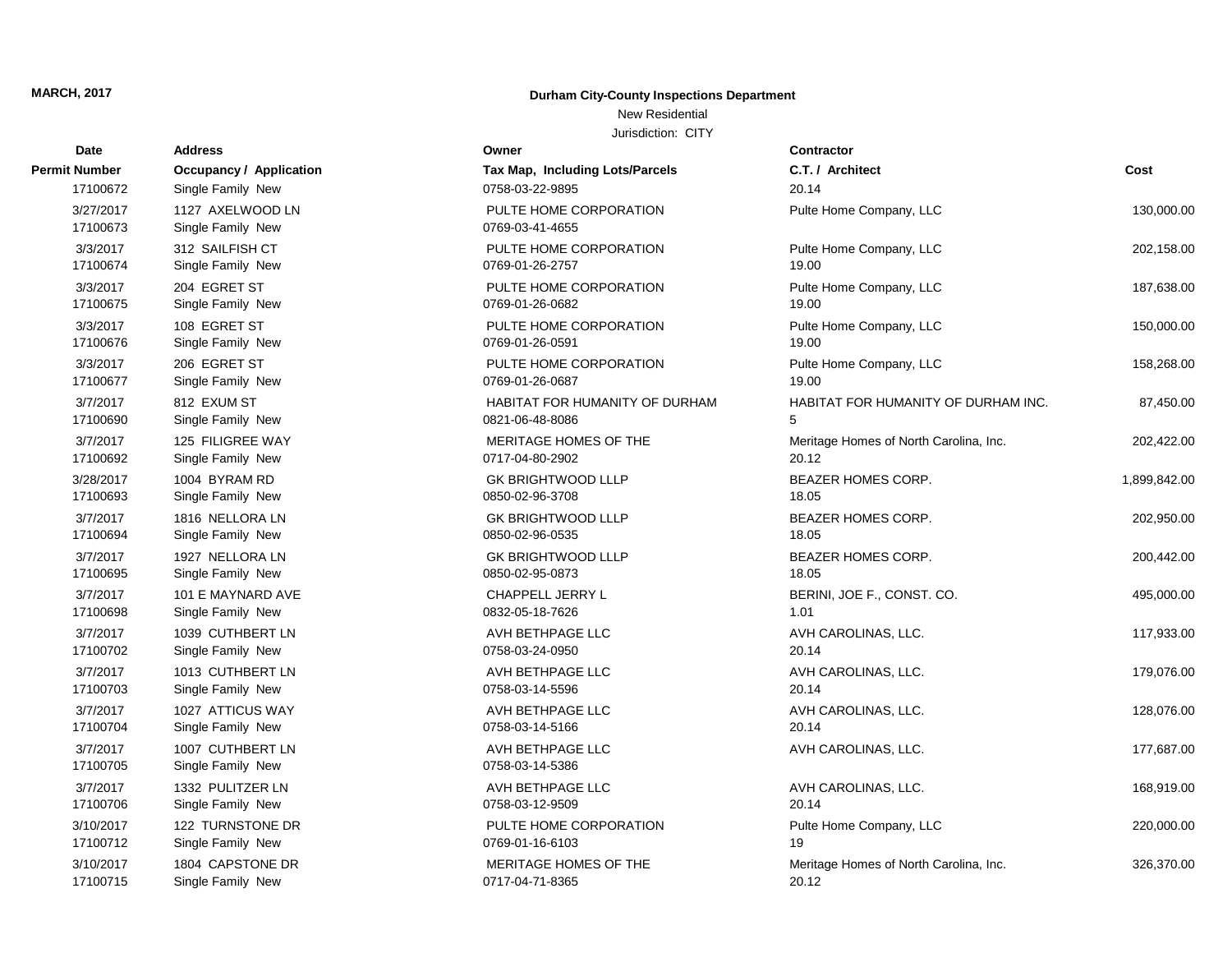# **Durham City-County Inspections Department**

# New Residential

| Date                  | <b>Address</b>                    | Owner                                       | <b>Contractor</b>                        |            |
|-----------------------|-----------------------------------|---------------------------------------------|------------------------------------------|------------|
| Permit Number         | <b>Occupancy / Application</b>    | Tax Map, Including Lots/Parcels             | C.T. / Architect                         | Cost       |
| 3/7/2017              | 1023 SANTIAGO ST                  | AVH BETHPAGE LLC                            | AVH CAROLINAS, LLC.                      | 133,320.00 |
| 17100720              | Single Family New                 | 0758-03-23-1794                             | 20.14                                    |            |
| 3/10/2017             | 1025 SANTIAGO ST                  | AVH BETHPAGE LLC                            | AVH CAROLINAS, LLC.                      | 150,612.00 |
| 17100721              | Single Family New                 | 0758-03-23-1790                             | 20.14                                    |            |
| 3/10/2017             | 1012 CUTHBERT LN                  | AVH BETHPAGE LLC                            | AVH CAROLINAS, LLC.                      | 273,900.00 |
| 17100722              | Single Family New                 | 0758-03-14-7540                             | 20.14                                    |            |
| 3/13/2017             | 1018 CUTHBERT LN                  | AVH BETHPAGE LLC                            | AVH CAROLINAS, LLC.                      | 201,564.00 |
| 17100724              | Single Family New                 | 0758-03-14-7691                             | 20.14                                    |            |
| 3/10/2017             | 21 RICHMOND CT                    | PRMS INVESTMENTS LLC                        | TERRAMOR COMMUNITIES, LLC.               | 295,152.00 |
| 17100726              | Single Family New                 | 0727-01-46-7407                             |                                          |            |
| 3/13/2017             | 1909 PATTERSONS MILL RD           | <b>MREC BRIGHTLEAF LLC</b>                  | CALATLANTIC GROUP, INC.                  | 191,334.00 |
| 17100739              | Single Family New                 | 0840-04-91-8076                             | 18.05                                    |            |
| 3/31/2017<br>17100741 | 118 FOX RUN CT                    | TOLEDO BUILDERS LLC<br>0813-03-31-0719      | <b>TOLEDO BUILDERS LLC</b><br>17.07      | 173,910.00 |
|                       | Single Family New                 |                                             |                                          |            |
| 3/16/2017<br>17100742 | 211 PINOT CT<br>Single Family New | <b>GUNTER JOHN D</b><br>0709-03-21-9784.000 | EPCON COMMUNITIES CAROLINAS LLC<br>20.18 | 171,204.00 |
| 3/28/2017             | 1919 AIKEN AVE                    | <b>GONZALES MANUEL GARCIA</b>               | Manuel Garcia-Gonzalez                   |            |
| 17100746              | Single Family New                 | 0832-16-92-9713                             | 18.01                                    | 91,872.00  |
| 3/13/2017             | 215 BELLA ROSE DR                 | <b>WEEKLEY HOMES LLC</b>                    | Weekley Homes, L.P.                      | 215,160.00 |
| 17100759              | Single Family New                 | 0707-01-27-4408                             | 20.12                                    |            |
| 3/13/2017             | 3 BONSACK CT                      | CALATLANTIC GROUP INC                       | CALATLANTIC GROUP, INC.                  | 278,520.00 |
| 17100771              | Single Family New                 | 0850-03-00-0868                             | 18.05                                    |            |
| 3/28/2017             | 210 DOGWOOD BLOSSOMS DR           | MUNGO HOMES OF NORTH CAROLINA               | Mungo Homes of North Carolina, Inc.      | 178,266.00 |
| 17100772              | Single Family New                 | 0830-04-60-3048                             |                                          |            |
| 3/20/2017             | 1022 BRANWELL DR                  | AVH BETHPAGE LLC                            | AVH CAROLINAS, LLC.                      | 322,872.00 |
| 17100780              | Single Family New                 | 0758-03-12-4022                             | 20.14                                    |            |
| 3/20/2017             | 1024 BRANWELL DR                  | AVH BETHPAGE LLC                            | AVH CAROLINAS, LLC.                      | 360,360.00 |
| 17100781              | Single Family New                 | 0758-03-12-4075                             | 20.14                                    |            |
| 3/13/2017             | 1004 SEARSTONE CT                 | EASTWOOD HOMES OF RALEIGH LLC               | JOSEPH K. STEWART                        | 248,094.00 |
| 17100784              | Single Family New                 | 0729-01-28-5126                             | 20.11                                    |            |
| 3/17/2017             | 1028 SANTIAGO ST                  | AVH BETHPAGE LLC                            | AVH CAROLINAS, LLC.                      | 150,612.00 |
| 17100789              | Single Family New                 | 0758-03-13-9675                             | 20.14                                    |            |
| 3/27/2017             | 104 CANVASBACK DR                 | ELD CARDINAL OAKS LLC                       | Level Carolina Homes, LLC                | 171,500.00 |
| 17100798              | Single Family New                 | 0852-01-46-3060                             | 18.04                                    |            |
| 3/16/2017             | 405 WELLWATER AVE                 | LENNAR CAROLINAS LLC                        | Lennar Carolinas, LLC                    | 200,046.00 |
| 17100808              | Single Family New                 | 0860-01-16-3691                             | 18.05                                    |            |
| 3/24/2017             | 3435 FLAT RIVER DR                | LEVEL CAROLINA HOMES LLC                    | Level Carolina Homes, LLC                | 193,974.00 |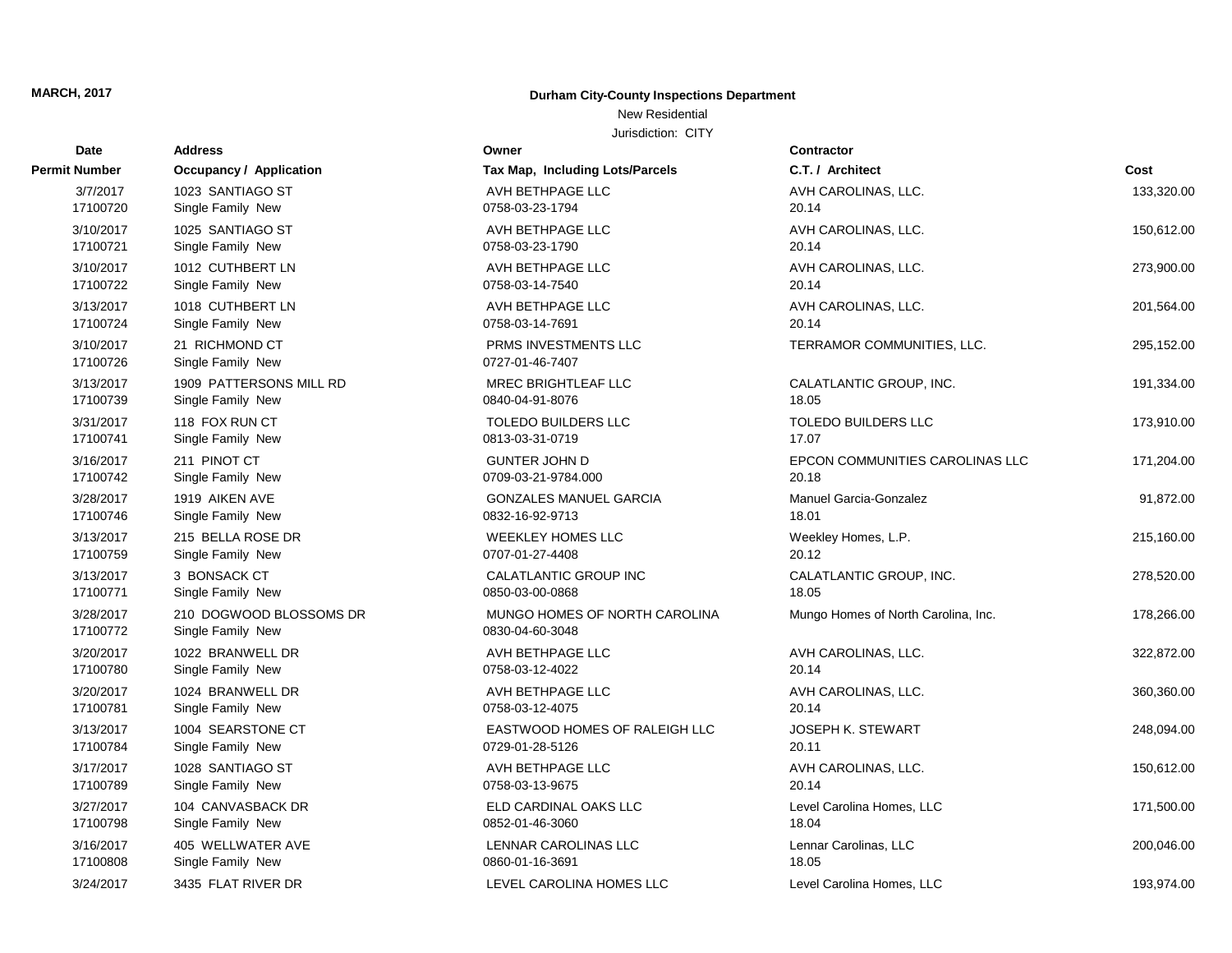#### **Durham City-County Inspections Department**

New Residential

| <b>Date</b>          | <b>Address</b>          | Owner                           | Contractor                             |            |
|----------------------|-------------------------|---------------------------------|----------------------------------------|------------|
| <b>Permit Number</b> | Occupancy / Application | Tax Map, Including Lots/Parcels | C.T. / Architect                       | Cost       |
| 17100814             | Single Family New       | 0850-04-72-3030                 | 18.05                                  |            |
| 3/16/2017            | 2010 MOREHEAD HILL CT   | DAN RYAN BUILDERS - NORTH       | Ryan Builders-North Carolina, LLC, Dan | 189,618.00 |
| 17100819             | Single Family New       | 0850-03-40-3154                 | 18.05                                  |            |
| 3/24/2017            | 3428 FLAT RIVER DR      | LEVEL CAROLINA HOMES LLC        | Level Carolina Homes, LLC              | 171,500.00 |
| 17100822             | Single Family New       | 0850-04-71-2813                 | 18.05                                  |            |
| 3/17/2017            | 104 EGRET ST            | PULTE HOME CORPORATION          | Pulte Home Company, LLC                | 205,986.00 |
| 17100846             | Single Family New       | 0769-01-26-1401                 | 18.04                                  |            |
| 3/21/2017            | 104 TUTTLE RD           | PULTE HOME CORPORATION          | Pulte Home Company, LLC                | 236,084.00 |
| 17100847             | Single Family New       | 0769-03-15-1081                 | 18.04                                  |            |
| 3/21/2017            | 108 TUTTLE RD           | PULTE HOME CORPORATION          | Pulte Home Company, LLC                | 215,000.00 |
| 17100854             | Single Family New       | 0769-01-15-1078                 | 18.04                                  |            |
| 3/21/2017            | 113 TANOAK CT           | PULTE HOME CORPORATION          | Pulte Home Company, LLC                | 215,292.00 |
| 17100855             | Single Family New       | 0769-01-15-4616                 | 18.04                                  |            |
| 3/21/2017            | 109 IBIS LN             | PULTE HOME CORPORATION          | Pulte Home Company, LLC                | 292,380.00 |
| 17100856             | Single Family New       | 0769-01-15-9945                 | 18.04                                  |            |
| 3/21/2017            | 111 TANOAK CT           | PULTE HOME CORPORATION          | Pulte Home Company, LLC                | 260,172.00 |
| 17100857             | Single Family New       | 0769-01-15-3646                 | 18.04                                  |            |
| 3/21/2017            | 119 WAXWING DR          | ELD CARDINAL OAKS LLC           | Level Carolina Homes, LLC              | 167,046.00 |
| 17100861             | Single Family New       | 0852-01-45-1412                 | 18.04                                  |            |
| 3/28/2017            | 4339 FLINTLOCK LN       | LENNAR CAROLINAS LLC            | Lennar Carolinas, LLC                  | 133,980.00 |
| 17100875             | Townhouse New           | 0833-01-38-7050                 | 17.09                                  |            |
| 3/28/2017            | 4341 FLINTLOCK LN       | LENNAR CAROLINAS LLC            | Lennar Carolinas, LLC                  | 135,036.00 |
| 17100876             | <b>Townhouse New</b>    | 0833-01-38-7080                 | 17.09                                  |            |
| 3/28/2017            | 4343 FLINTLOCK LN       | LENNAR CAROLINAS LLC            | Lennar Carolinas, LLC                  | 135,036.00 |
| 17100877             | <b>Townhouse New</b>    | 0833-01-38-8011                 | 17.09                                  |            |
| 3/28/2017            | 4345 FLINTLOCK LN       | LENNAR CAROLINAS LLC            | Lennar Carolinas, LLC                  | 133,980.00 |
| 17100878             | <b>Townhouse New</b>    | 0833-01-38-8032                 | 17.09                                  |            |
| 3/21/2017            | 1905 ASHE ST            | <b>ERIKSEN KEN</b>              | CAROLINA YARDBARNS, LLC                | 5,600.00   |
| 17100881             | Single Family New       | 0831-15-52-5917                 | 10.01                                  |            |
| 3/21/2017            | 13 ARUNDEL ST           | DREES COMPANY THE               | THE DREES HOMES COMPANY                | 269,214.00 |
| 17100884             | Single Family New       | 0850-03-20-8790                 | 18.05                                  |            |
| 3/21/2017            | 17 ARUNDEL ST           | DREES COMPANY THE               | THE DREES HOMES COMPANY                | 264,660.00 |
| 17100885             | Single Family New       | 0850-03-30-0709                 | 18.05                                  |            |
| 3/21/2017            | 1005 CUTHBERT LN        | AVH BETHPAGE LLC                | AVH CAROLINAS, LLC.                    | 293,568.00 |
| 17100890             | Single Family New       | 0758-03-14-6320                 | 20.14                                  |            |
| 3/21/2017            | 1033 ATTICUS WAY        | AVH BETHPAGE LLC                | AVH CAROLINAS, LLC.                    | 158,994.00 |
| 17100891             | Single Family New       | 0758-03-14-7204                 | 20.14                                  |            |